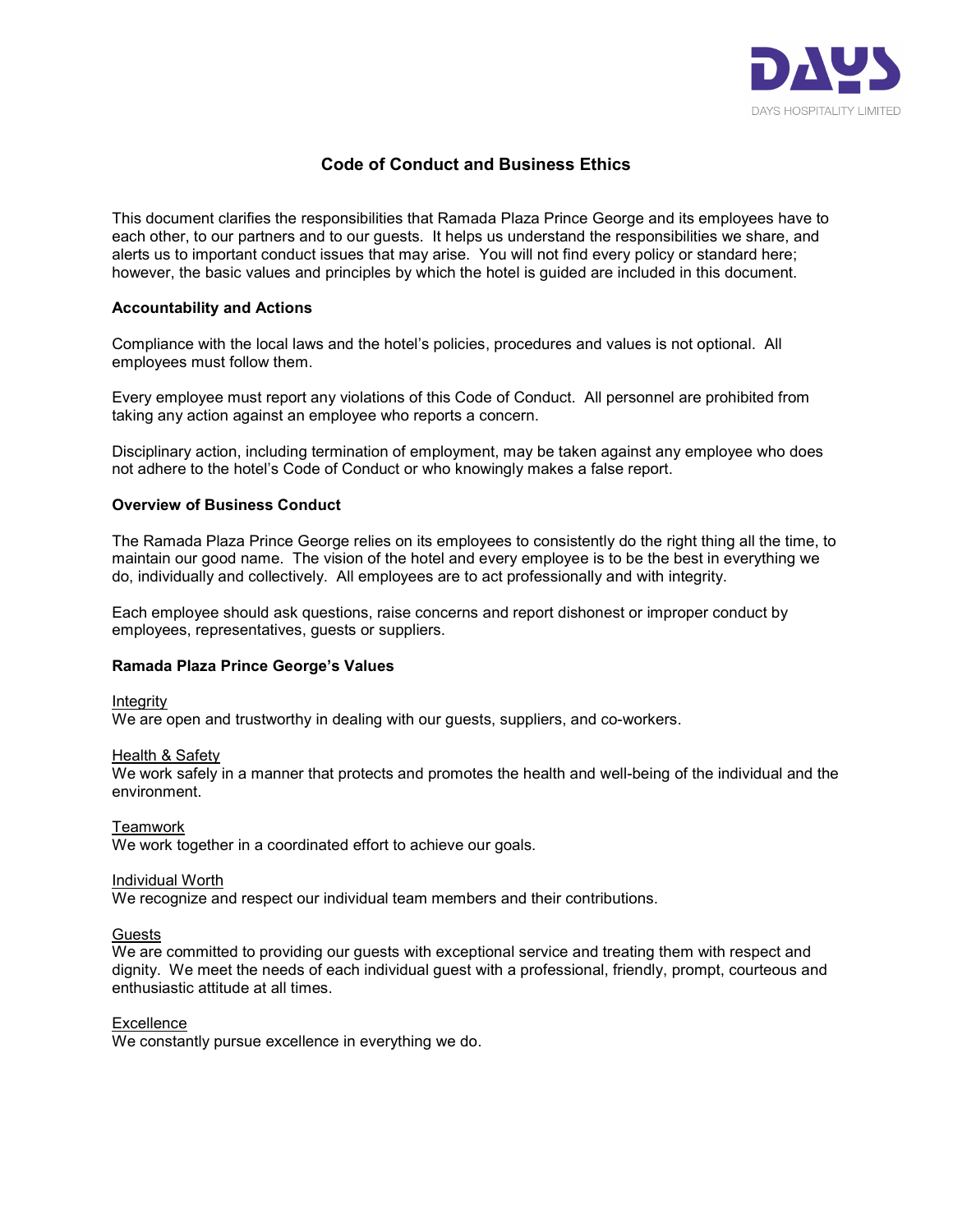

People

We work in an inclusive environment that embraces change, new ideas, and respect for the individual.

# Ramada Plaza Prince George's Values continued

### Profitability

We earn sustainable financial results that enable profitable growth.

# Accountability

We are accountable – individually and collectively – for our behaviours, actions and results.

# Guide to Business Conduct

### Management Responsibility

All members of management must demonstrate a commitment to the hotel's values through their actions. They must also promote an environment where compliance is expected and valued. All employees must comply with the organization's values and principles.

# Ramada Plaza Prince George's Code of Conduct

Employees are not permitted to work under the influence of alcohol or drugs. They are not to act violently or threaten violence while at work.

# Respect and Fair Treatment

Every employee must respect the people and cultures with whom or which they work. All relationships among employees in the workplace must be business-like and free of any bias, prejudice or harassment.

The hotel gives equal opportunity for employment to all individuals, regardless of their race, religion, colour, national origin, age, sex, sexual orientation of disability. This fair treatment applies to all phases of the employment relationship.

# Protection and Proper Use of the Hotel's Assets

All employees should protect the hotel's assets and ensure their efficient use. All hotel assets are to be used only for legitimate business purposes.

# **Harassment**

The hotel does not tolerate any form of harassment. It may take many forms, all of which are unacceptable. Examples of harassment are:

- Jokes, insults, threats and other unwelcome actions about a person's race, colour, gender, age, religion, national origin, disability, sexual orientation, social and economic status or educational background.
- Sexual advances, requests for sexual favours, or other unwelcome verbal or physical conduct of a sexual nature.
- Verbal or physical conduct that upsets another employee's work performance or creates a fearful or hostile work environment.